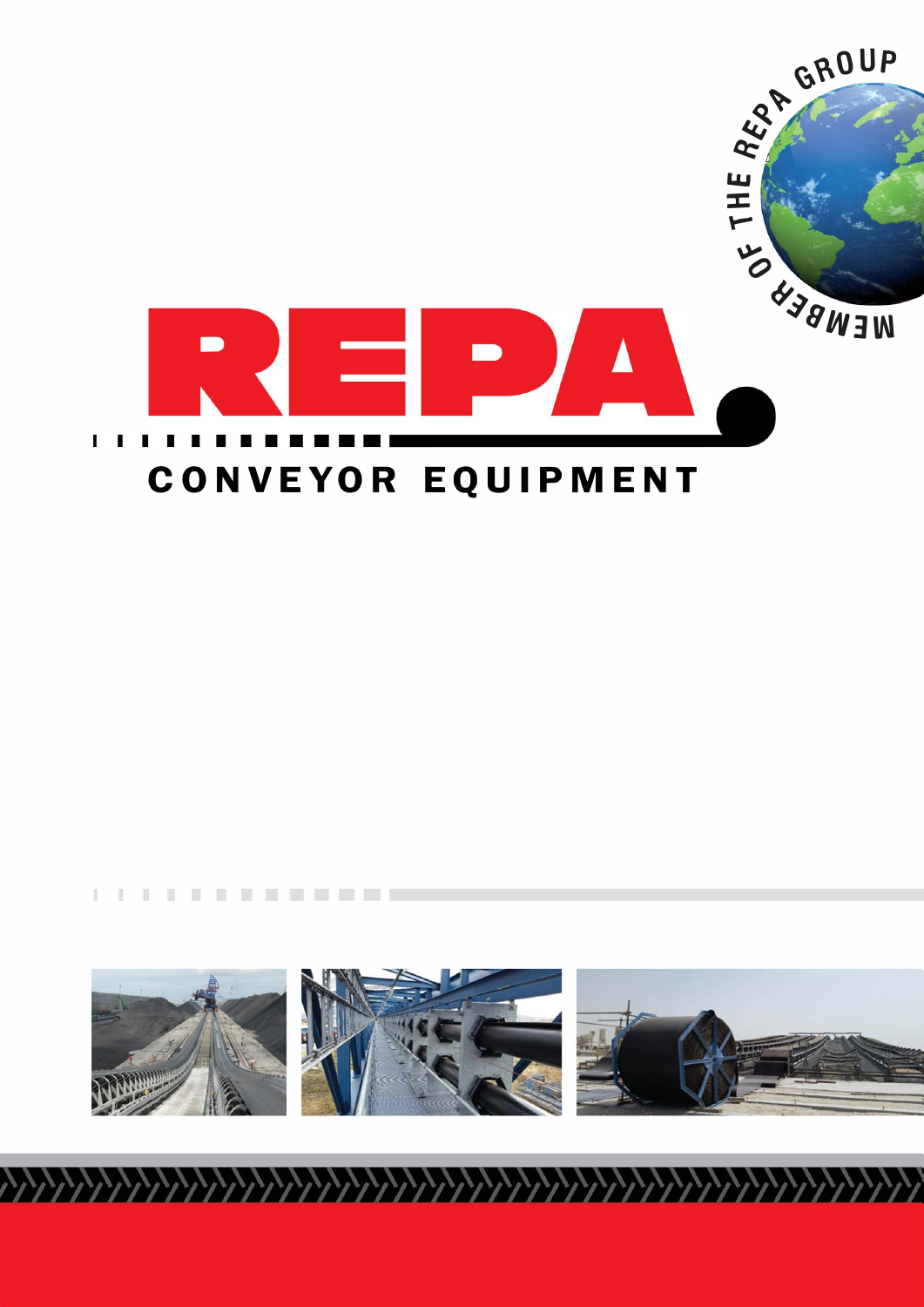## **Introduction**

REPA Conveyor Equipment B.V. (REPA CE) based in the Netherlands specialises in producing high quality pulleys, idlers and idler frame to customers worldwide.

REPA CE is a member of the REPA Group, which has been in belt conveyor business for over 30 years. Having recently re-located to new spacious Conveyor Belt workshops, offices and warehouse facilities in Alkmaar The Netherlands.

## **Capabilities**

REPA CE have in-house engineering capability that provides tailor made design in order to select and optimise the best engineering solutions in order to meet specific customer demands, environmental conditions for a large range of industrial applications that include but is not limited to the following: Bulk Materials Handling Processes, Mining (Minerals), Coal, Cement, Ship Loaders, Dredging, Steel Plants, Plate Mills, Food Processing, Power Generation and Agriculture.

## **Product range includes:**

- pulleys and idlers (for all belt conveyor systems including trough conveyors and pipe conveyors)
- pulleys up to 20 ton max (shell & shaft combined)
- pulleys (cylindrical/crowned ceramic/rubber/PU lagging)
- thermally controlled heater pulleys
- belt guide rollers/ re-tracking idlers and frames
- steel rollers to (DIN, CEMA, SANS, GB etc. standards)
- HDPE rollers/ belt scrapers
- carrying and return training idlers
- rope pulleys & wheels
- idler/ trough frames
- steel structures
- canopies/ covers

REPA CE manufacturing capabilities consist of three large modern factories based in China, employing approximately 500> employees. The third factory was acquired in 2018 and is purely focused on HDPE and PU products which has room for expanding their operations 3 fold once the demand in the market picks up.

1st Factory (200,000 M<sup>2</sup>) Scope of Manufacture - Pulleys and Idlers 2nd Factory (87,000 M<sup>2</sup>) Scope of Manufacture - Idlers, Idler Stations and Structural Steelwork 3rd Factory (9,701 M<sup>2</sup>) Scope of Manufacture - HDPE Idlers, Belt Scrapers, PU/ HDPE Components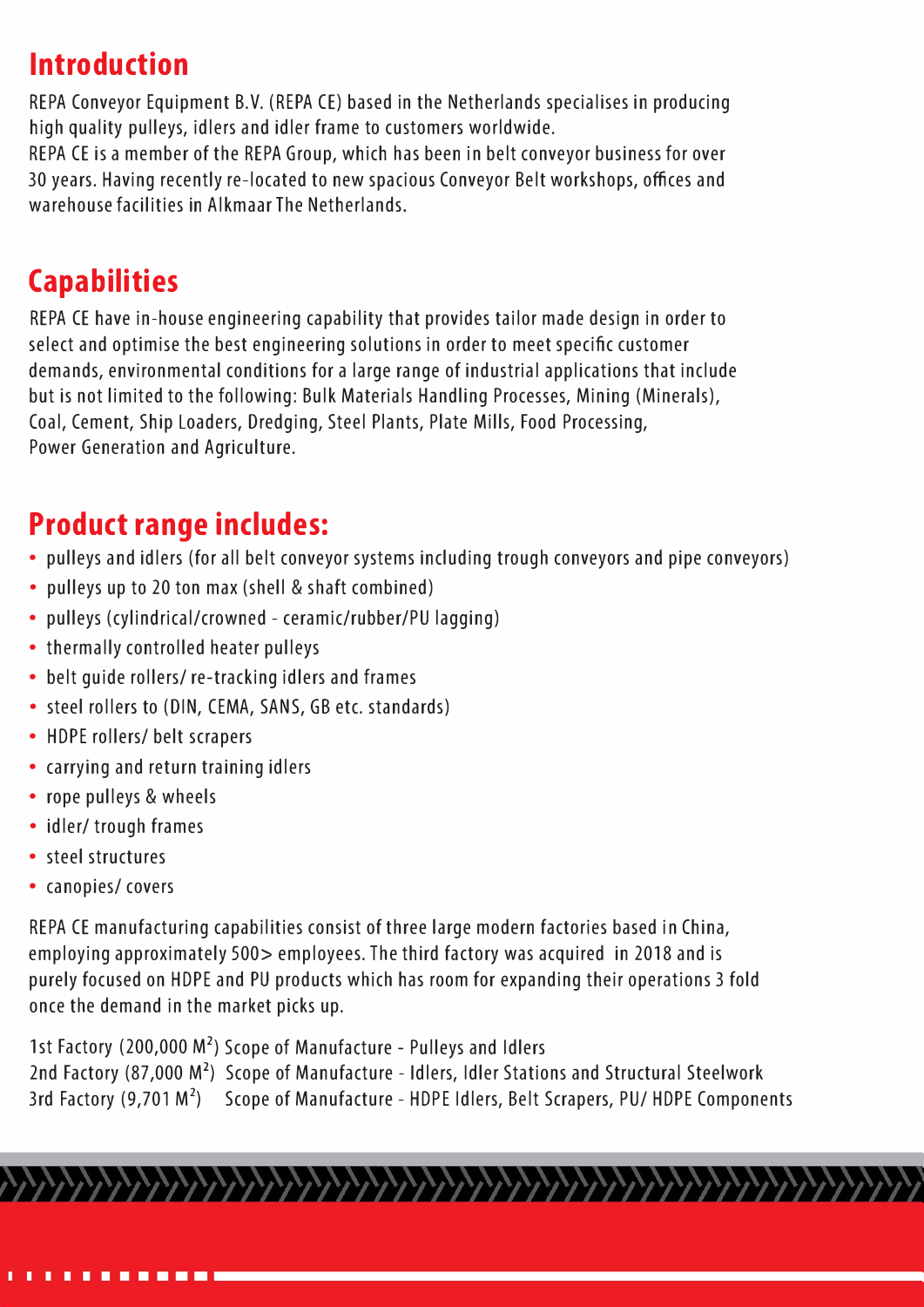All factories are complimented by a full range of modern and well maintained equipment fit for purpose, consisting of the following:

- Profile cutting equipment and hydraulic plate rolls (pulley shells)
- Hydraulic brake presses/ bending and punching machines (structural steelwork)
- The latest welding technology (qualified operators & procedures to AWS/ EN standards)
- Robotic welding line for structural steelwork and idler frames
- Heat Treatment facilities
- Non-Destructive Testing (carried out by certified level II NDT technicians)
- A full range of conventional and CNC horizontal lathes, boring and milling machines (shell, end discs, shafts)
- Rubber vulcanizing, including autoclave and high quality corrosion protection facilities (including powder coating)
- Dynamic and Static Balancing
- PU/ HDPE Extrusion and CNC machining centres (3rd Factory)
- Zinc plating and hot dip galvanizing are carried out by approved sub-suppliers under strict quality and environmental controls

Supported by a qualified and dedicated QC department which includes a full time resident engineer (expat), operating in all factories, providing technical support, inspections and assistance on manufacturing processes. This is further enhanced by in-house inspection and testing facilities, non-destructive testing and mechanical/ chemical analysis laboratory in accordance with and certified to:

- ISO 9001:2015 Quality Management Systems
- ISO 14001:2015 Environmental Management Systems
- ISO 18000:2007 Occupational Health & Safety Management Systems
- ISO 3834-3 Quality Standard for Fusion Welding and Metallic Materials

Customers are provided with Inspection & Test Plans (ITP) prior to commencement of work (if required) for approval and final manufacturing data book (MDR) consisting of inspection, test reports, material certification and welding documentation are compiled progressively until final completion. Weekly progress and inspection surveillance reports complete with photographs are issued on a weekly basis throughout manufacture upon request as part of our total commitment to quality and customer satisfaction program.

Idlers are designed and supplied by REPA CE in accordance with:

- DIN 22112-3 Testing Requirements
- Strict T.I.R control according to DIN 22112-2
- Dynamic Balancing Class G40/G16 according to ISO 1940:2005

These two manufacturing facilities combined are capable of producing approximately 2,000,000 high quality energy saving idlers annually.